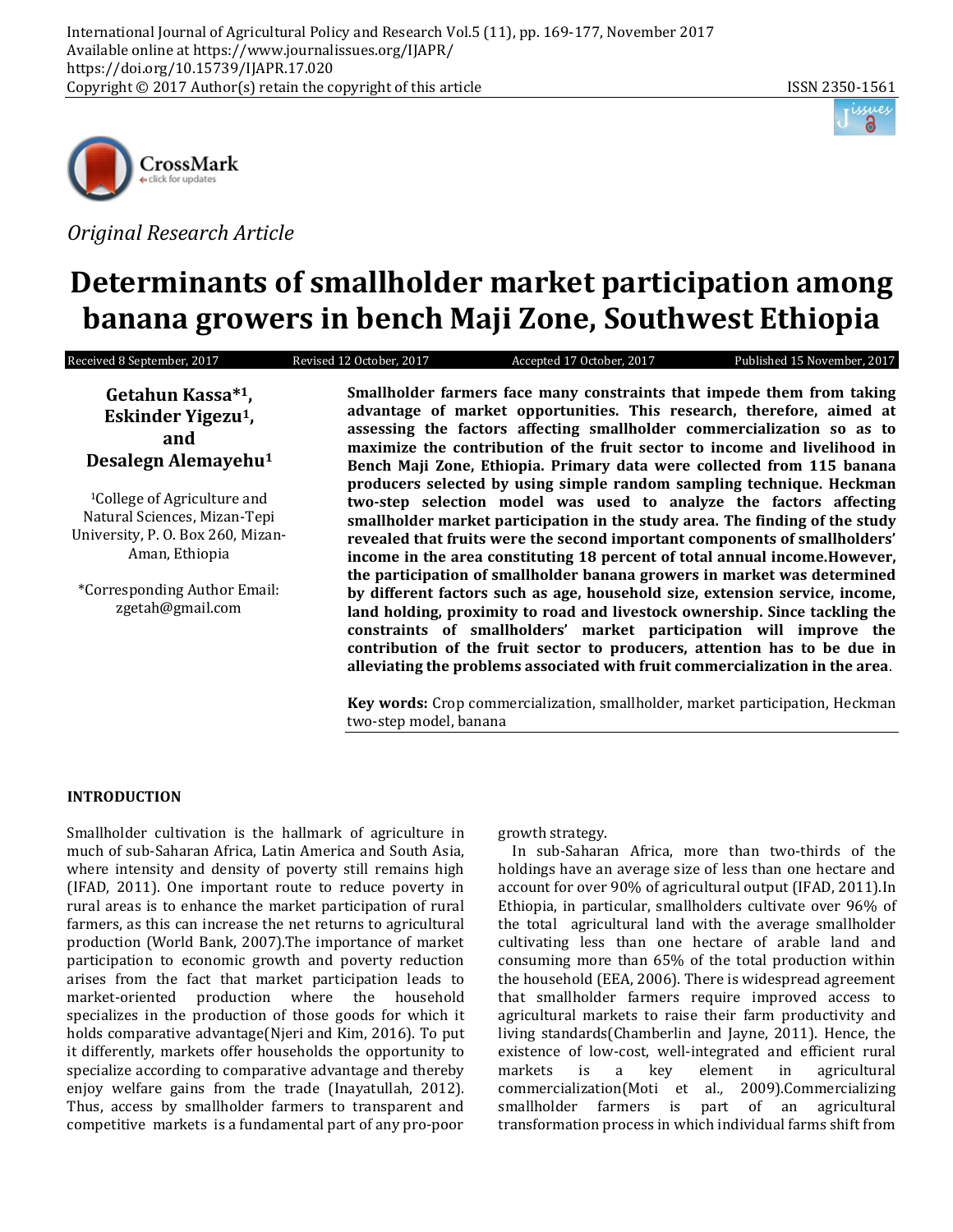a highly subsistence-oriented production towards more specialized production targeting markets both for their input procurement and output supply (Ibid).

Markets allow farmers to benefit from increased production(Steve and Keats, 2013). However, small-scale farmers face many constraints that impede them from taking advantage of market opportunities (Fischer and Qaim, 2012). One drawback regarding smallholder farmers is that they lack marketing knowledge and skills to sell their products and as a result, many of them often opt for lower prices at farm gate or in the local markets (Gyau et al., 2016). Limited access to guaranteed markets for produce and for the acquisition of inputs is another major problem confronting smallholders (Ramatu et al*.,* 2006).Due to their small surpluses in production, smallholders are also generally exposed to higher degree of risk and transaction costs (IFAD, 2011).Smallholders in remote areas face higher input costs, lower output prices, fewer buyers competing for their surplus production, and weak access to supporting services, which together result in disincentives to adopt new technologies and produce for the market (Chamberlin and Jayne, 2011).One reason for remaining at the subsistence farming level is the high cost of marketing (Patrick et al*.,* 2015).Consequently, most of smallholders practice either subsistence farming or operate largely in local markets (IFAD, 2011).

Banana is a major fruit crop grown in many developed and developing countries (Molla, 2017). It is the world's most popular fruit and one of the world's most important staple foods, along with rice, wheat and maize (Jason et al*.,* 2014).FAO (2004) stated that banana is the world's second most important fruit crop after oil palm. Banana is also the most commonly consumed fruits in the world and of great importance to small-scale farmers in the developing countries of the tropics and subtropics (Robinson and Sauco, 2010). About 87% of the entire bananas grown worldwide are produced by small-scale farmers for consumption or sale to local and regional markets (Frison et al., 2004). This makes banana to be the prime leading fruit crop in terms of volume and value in the world market (Woldu et al*.,* 2015).

In Ethiopia, banana is the leading fruit crop among other fruit types in terms of consumption and production.Banana in Ethiopia covers about 59.64% (53,956.16 hectares) of the total fruit area, about 68.00% (478,251.04 tones) of the total fruits produced, and about 38.30%(2,574,035) of the total fruit producing farmers (CSA, 2014).The fact that it produces fruit throughout the year adds to its importance as a cash crop for its growers (Daniel, 1999).Especially in Southwestern Ethiopia, banana is providing great socioeconomic importance to the wellbeing of smallholder farmersin terms ofsecuring food, generating cash income and job creation. However, the production of banana is challenged by market related factors. Though market access is crucial in smallholder development since it creates the necessary demand, offers remunerative prices, thereby increasing smallholder incomes (Ramatu et al*.,* 2006), it is not possible for the smallholder farmers to integrate with the market and enjoy the benefits of commercialization unless the already existing hurdles are removed and better environment is created (Bernard et al*.,* 2007). It is, therefore, on this basis this research wasconducted with the aim of identifying the factors affecting smallholder market participation so that the contribution of the fruit sector to income and livelihood would be improved.

# **METHODOLOGY**

#### **Description of the Study Area**

This study was conducted in Bench Maji Zone.Bench Maji is one of the Zones of the [EthiopianSouthern Nations,](https://en.wikipedia.org/wiki/Ethiopia)  Nationalities, and Peoples' Region (SNNPR). Bench Maji is bordered on the south by the [Ilemi Triangle,](https://en.wikipedia.org/wiki/Ilemi_Triangle) on the west by [South Sudan,](https://en.wikipedia.org/wiki/South_Sudan) on the northwest by the [Gambela Region,](https://en.wikipedia.org/wiki/Gambela_Region) on the north by [Sheka,](https://en.wikipedia.org/wiki/Sheka_Zone) on the northeast by [Keffa,](https://en.wikipedia.org/wiki/Keffa_Zone) and on the east by [Debub Omo.](https://en.wikipedia.org/wiki/Debub_Omo_Zone)

The main food crops in this Zone include [maize,](https://en.wikipedia.org/wiki/Maize) *godere* [\(taro](https://en.wikipedia.org/wiki/Taro) root), and [enset,](https://en.wikipedia.org/wiki/Enset) Major cash crops in the area include cereal crops (maize, rice, sorghum), pulse crops (linseed, sesame, nug), and fruits (bananas, avocado, mango). However, [coffee](https://en.wikipedia.org/wiki/Coffee_production_in_Ethiopia) is the primary cash crop. In addition, the zone is well-known for its rich biodiversity and conducive agro-ecology to grow different tuber and root crops, and livestock.

#### **Source and Method of Data Collection**

Primary data were collected through structured questionnaire for the purpose of this study. Three stage sampling was employed to select sample banana growers. In the first stage, two districts were selected purposively based of fruits production potential and accessibility to market. In the second stage, two kebeles from Semen Bench district and three kebeles from Debub Bench district were selected purposively. Finally, 115 respondents were selected by using simple random sampling technique.

#### **Method of Data Analysis**

Data were analyzed using descriptive statistics tools like mean, percentage, tabular presentation and pie chart. Heckman two-step model was also used to analyze the factors affecting smallholders' participation in banana marketing.

In determining smallholders' participation in banana marketing, HCI (household cropping index) was used to determine both household and crop specific level of commercialization. The advantage of using this approach is that it avoids the use of crude distinctions as commercialized and non-commercialized farms.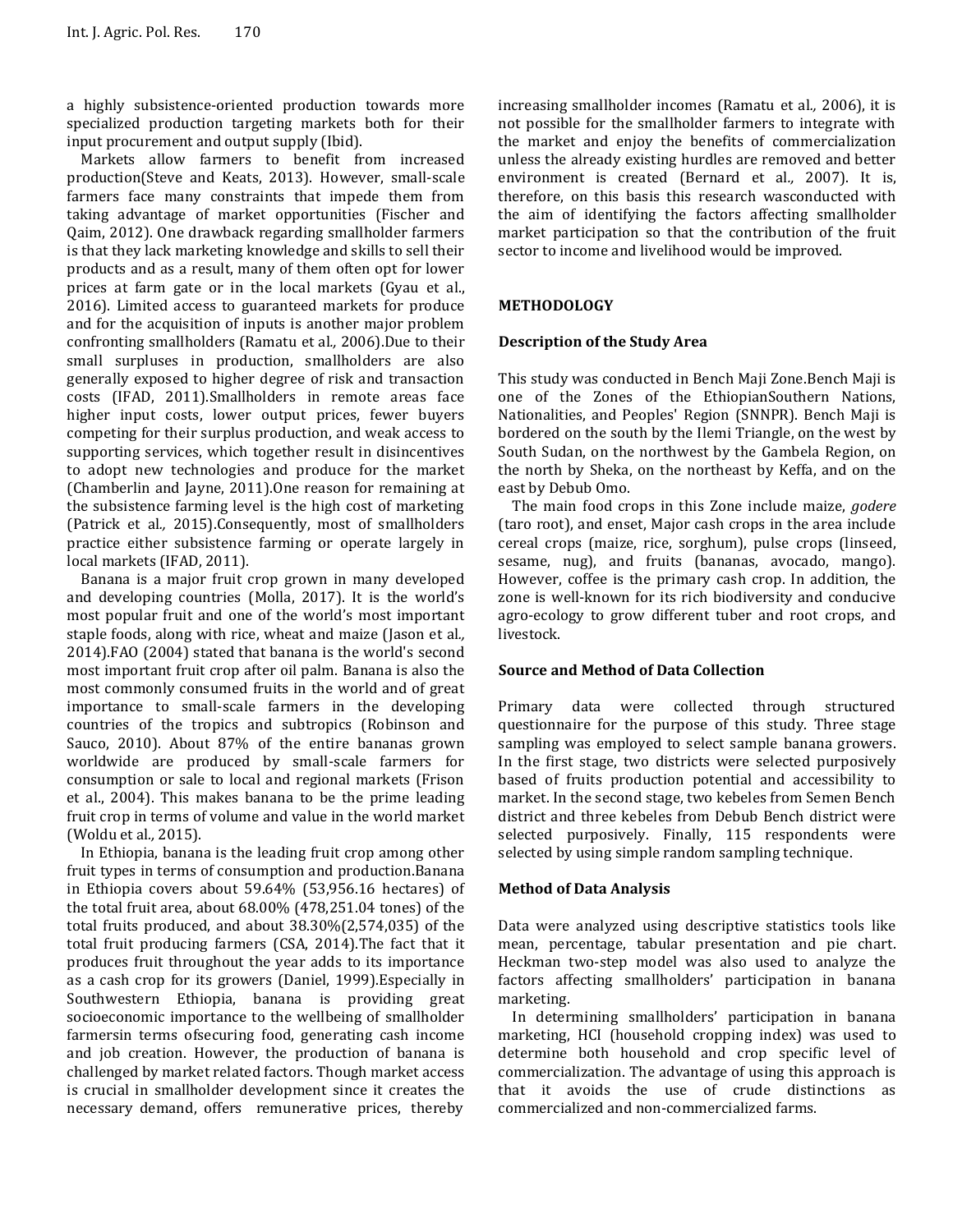# Mathematically it is expressed as:  $HCI = \frac{Total Volume of Fruit Sold}{Total Volume of Fruit Product}$

### 100

The index measures the extent to which household crop production is oriented towards the market. A value of zero would imply a totally subsistence oriented household; the closer the index is to 1, the higher the degree of commercialization (Paul et al*.,* 1999; Govereh et al*.,* 1999).

To identify the factors affecting market participation decision of households, the Heckman two-step model was used. Heckman has developed a two-step estimation procedure model that corrects for sample selectivity bias.Since participation in banana marketing is represented by a binary variable, those who participate may not sale all their banana products which implies that the decision to sell and the decision of how much to sell are two separate decisions. If two decisions are involved, such as participation and quantity of banana *output* sales, Heckman (1979) two-step estimation procedure is appropriate.Thus, Heckman two-step selection model involved estimation of two equations: First, is whether a household participated in the banana market or not, and second is the extent of market participation (quantity of banana sold). The quantity of banana sales were conditional on the decision to participate in the market.

The first stage of the Heckman model (a "participation equation") attempts to capture factors affecting market participation decision. This equation is used to construct a selectivity term known as the "Inverse Mills Ratio" which is added to the second stage "outcome equation" that explains factors affecting quantity of marketed surplus. The inverse Mills ratio is a variable for controlling bias due to sample selection (Heckman, 1979). The second stage involves including the Mills ratio to the quantity of marketed surplus equation and estimating the equation using Ordinary Least Squares (OLS). If the coefficient of the "selectivity" term is significant then the hypothesis that an unobserved selection process governs the participation equation is confirmed.

| $(Y1 = 1) = P(Qi > 0) = X1\alpha + \epsilon$ | (Market Participation)    | eq 1 |
|----------------------------------------------|---------------------------|------|
| $Q1 = Z1\beta + \mu$                         | (Quantity of output sold) | eq 2 |

Equation 1 defines the market participation model where Y1 takes the value of one if a household made any positive sales to the market and zero if no sales were made. Q1 is the quantity sold and X1 and Z1 define factors that affect the discrete probability of participation.

#### **RESULT AND DISCUSSION**

#### **Socio-economic Characteristics of the Respondents**

Out of the total producers, 60.90 percent of the respondents participated in banana market at commercial level and the remaining 39.10 percent of them produced banana at subsistence level. Regarding sex of the respondents, 92.20 percent of them were male headed households and the remaining 7.80 percent of them were female headed households. Out of the total respondents, 10.40 percent of them were unmarried and 89.60 percent of them were married. The educational attainment of the respondents in the table (Table 1) shows that 33.90 percent of them were unable to read and write; whereas, 66.10 percent of the respondents were able to read and write.

In terms of market participation for banana growers, the mean age was 33.07 years old; the mean household size was 5.97; and the mean years of experience was about 8.53 years for participants. For non-participants, the mean age was 38.80 years old; the mean household size was 6.07; and the mean years of experience was about 12.18 years.

Table 2 shows that 47 percent of the respondents had access to agricultural extension service; whereas, the remaining 53 percent of the respondents did not have access to extension service. In terms of market participation, 62.86 percent of banana growers did have access to extension services and the remaining 37.78 percent of themdid not have access to extension service. This implies that participants have more access to extension service than non-participants.

Regarding access to credit, 46.10 percent of the respondents did have access to credit; whereas, the remaining 53.90 percent of them did not have access to credit service. Out of those respondents who had access to credit, none of the credit was borrowed for the purpose of fruits production. Regarding access to market information, 30.40 percent of the respondents had access to market information from informal sources (like neighbors and brokers); whereas, the remaining 69.60 percent of the respondents did not have any access to information. The uniqueness in the area regarding market information is that there was no formal source of market information through which information regarding output price disseminated to producers.

Table 3 shows out of the total banana growers, the mean landholding for participants was 1.22 hectares and the holding for those of non-participants was 1.04 hectares of land. Regarding livestock ownership for banana growers, the mean livestock ownership in TLU for participants was 3.11; whereas, the mean livestock ownership in TLU for non-participants was 3.70.

#### **Major Sources of Income**

In the study area rural households earn income from different sources. The major sources of income in the area were classified in to three categories as farm income, offfarm income and non-farm income. Farm income is the income that households earn from their direct engagement in different farming activities. The major farming activities in the area are the production of coffee, cereal crops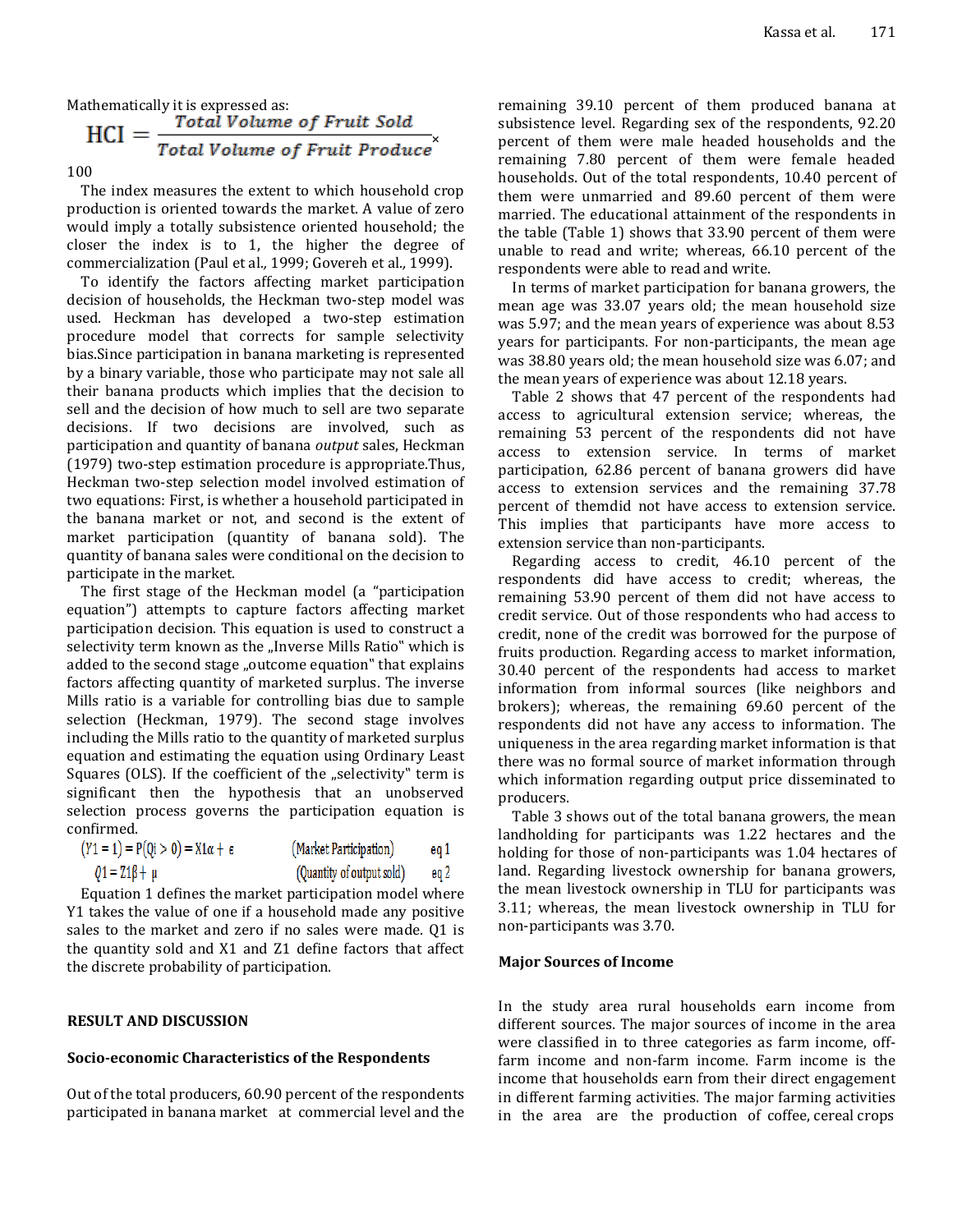| <b>Description</b>      |            | Participant | Non participant | Total  |
|-------------------------|------------|-------------|-----------------|--------|
| Sex                     | Female     |             |                 | 7.80%  |
|                         | Male       | 68          | 38              | 92.20% |
| Marital status          | Unmarried  | 11          |                 | 10.40% |
|                         | married    | 59          | 44              | 89.60% |
| Education               | Illiterate | 25          | 14              | 33.90% |
|                         | Literate   | 45          | 31              | 66.10% |
| Age (years)             | Mean       | 33.07       | 38.80           | 35.31  |
|                         | Std. Dev   | 7.14        | 5.94            | 7.24   |
| Household Size (number) | Mean       | 5.97        | 6.07            | 6.01   |
|                         | Std. Dev   | 2.13        | 1.60            | 1.94   |
| Experience (years)      | Mean       | 8.53        | 12.18           | 9.96   |
|                         | Std. Dev   | 4.13        | 5.05            | 4.83   |

#### **Table 1.** Demographic Information of Banana Growers

#### **Table 2.** Access to Basic Services

| <b>Access to Services</b> |     | Participant | Non participant | Total  |
|---------------------------|-----|-------------|-----------------|--------|
| <b>Extension Service</b>  | Yes | 44          | 17              | 47%    |
|                           | No  | 26          | 28              | 53%    |
| Credit Service            | Yes | 32          | 21              | 46.10% |
|                           | No  | 38          | 24              | 53.90% |
| Market Information        | Yes | 40          | 40              | 30.40% |
|                           | No  | 30          |                 | 69.60% |

#### Table 3. Information Regarding Asset Ownership

| <b>Description</b>            |      | Participant        | Non participant | <b>Total</b> |
|-------------------------------|------|--------------------|-----------------|--------------|
| Land holding (ha)             | Mean | ຳາ<br>1. <i>44</i> | 1.04            | 1.1J         |
| Tropical Livestock Unit (TLU) | Mean | ว 1 1<br>J. L L    | 3.70            | 3.34         |

| <b>Table 4.</b> Sources of household income |
|---------------------------------------------|
|---------------------------------------------|

| N <sub>0</sub>      | <b>Sources</b>  |                  | <b>Amount (ETB)</b> |
|---------------------|-----------------|------------------|---------------------|
|                     | Farm Income     | Coffee           | 8,627.65            |
|                     |                 | Cereal crops     | 3,285.94            |
|                     |                 | Fruits           | 3,595.35            |
|                     |                 | Animal husbandry | 3,385.40            |
|                     | Off-farm Income |                  | 165.10              |
| 3.                  | Non-farm income |                  | 874.51              |
| <b>Total Income</b> |                 |                  | 19,933.95           |

(mainly maize), fruits and vegetables, and staple foods like enset. Crops like maize, vegetables, and enset are used mainly for domestic consumption. Regarding off-farm activities, it is the income that is earned from farmers' engagement in income generating activities during off-farm period. The major source of off-farm income in the area is daily labor.Whereas, non-farm income is defined as the income earned from non-farm activities like petty trade, handicraft, and other non-farm sources.

The above in Table 4 shows that the total annual income that was earned by households from farm, off-farm, and non-farm income sources is 19,933.95 Ethiopian birr. Out of the total household income, coffee accounted for 8,627.65 ETB, cereal crops accounted for 3,285.94 ETB, fruits accounted for 3,595.35 ETB, and animal husbandry accounted for 3,385.40 ETB. In addition, the mean annual off-farm income per household is 165.10 ETB and the mean annual non-farm income is about 874.51 ETB. This implies that farming provides the largest proportion of income for households.

The pie chart (Figure 1) shows that the largest contributor to household income is coffee. Coffee accounted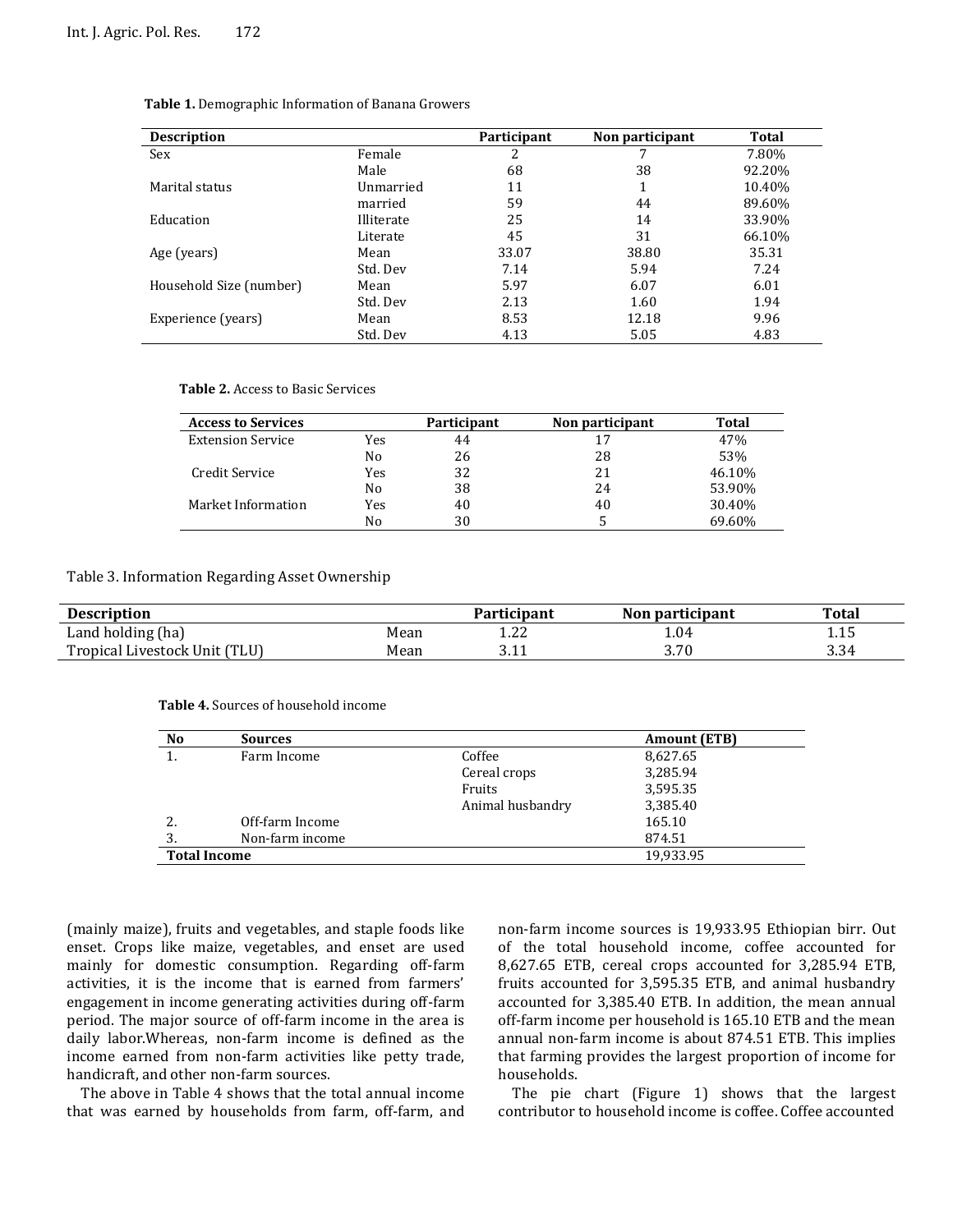

**Figure 1**: Contribution of fruits for household income

for 43 percent of the total annual household income in the area. Fruits are the second important components of household income in the area. Fruits accounted for 18% of the household income in the area. The production of cereal crops and animal husbandry each accounted for 17% of the total annual household income. Off-farm income contributed 1% to households' income, and the remaining 4% of household income is accounted from non-farm income sources.

# **Determinants of Market Participation for Banana Fruits**

Heckman's two step model was used to analyze the factors affecting smallholder banana growers' market participation. The model chi-square tests applying appropriate degrees of freedom indicate that the overall goodness of fit for the Heckman selection model is statistically significant at a probability of less than 1% level of significance. This shows that jointly the independent variables included in the selection model regression explain the level of market participation.

In Table 5, the regression result shows that age of the household headwas significantly associated with households' market participation for banana at less than 1% significance level.Contrary to prior expectation age was found to be negatively associated with market participation. This implies that household's tendency to participate in banana marketing decreases as he/she gets older and older. Thus, those households who are younger have higher tendencies to be engaged in commercial level of banana production as they would be more active in accessing market information through the use of mobile phone and other devices.This finding concurs with the finding of Barret et al (2007) who noted that younger people participated more in the market because they are more receptive to new ideas and are less risk averse than the older people.Another finding by Samuel and Sharp (2008) noted that as farmers get older they may be unable to spend the time and energy needed for the production and marketing of cash crops.In contrary to our finding, a finding by Christopher et al(2014) revealed that farmer's age had a positive and significant impact on the decision to participate in the market.

In terms of analyzing the factors affecting the quantity of banana supplied in the market, the first step of the regression result revealed that household size had positively and significantly affected the participation of households in banana products market and the supply of banana to the market. The positive association between household size and quantity of banana supplied in the market indicates households' with more members likely to actively participate in market. Consistent to this finding, Nuri et al (2016) found that a household with more number of labor produce (family size) highly participate in market.

An access to extension service was significantly associated with households' market participation for banana fruits at less than 1% significance level. The extension service delivered in the area in relation to the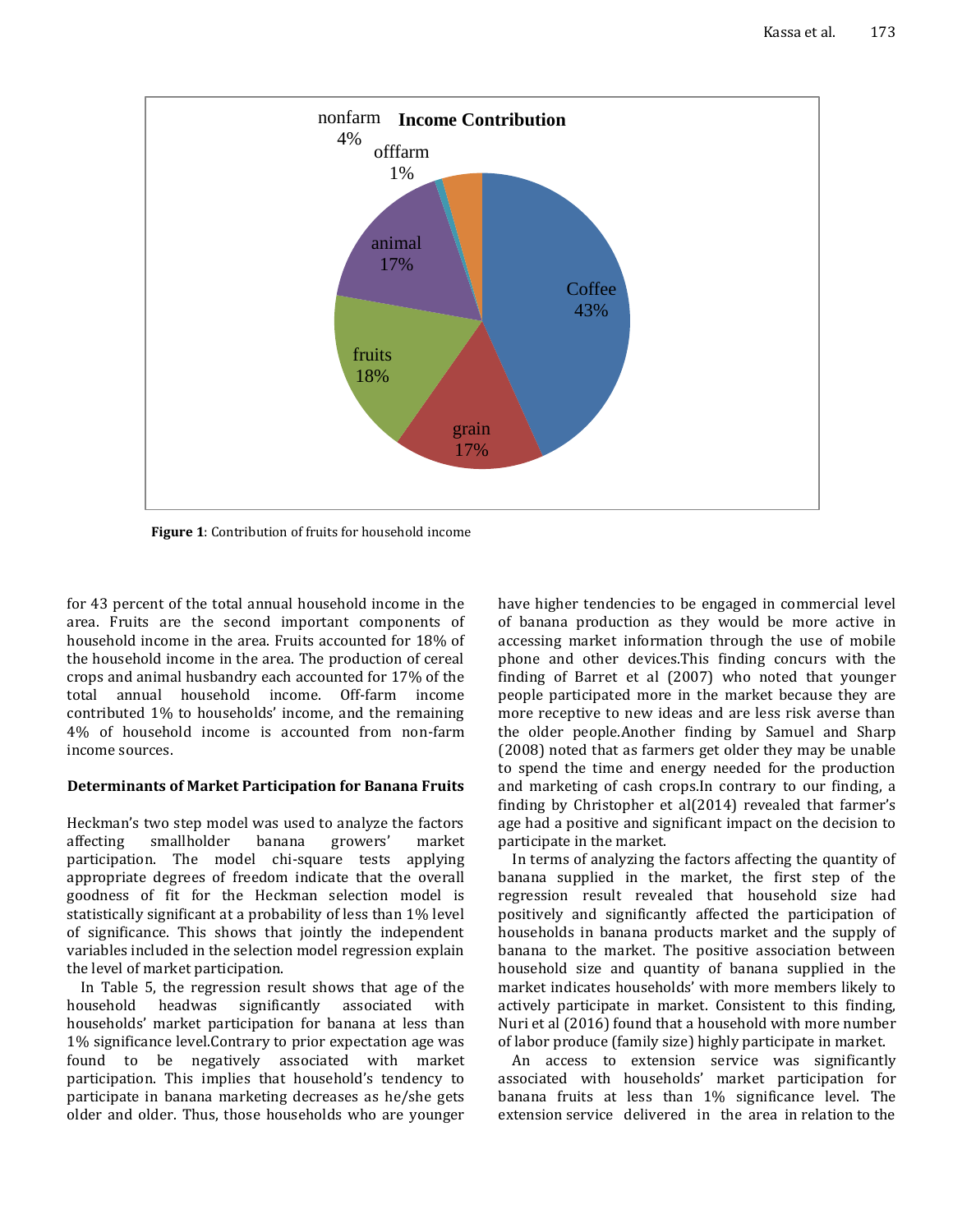| Heckman selection model -- two-step estimates Number of obs = 115 |              |           |         |            |  |  |
|-------------------------------------------------------------------|--------------|-----------|---------|------------|--|--|
| (regression model with sample selection)<br>Censored $obs = 45$   |              |           |         |            |  |  |
| Uncensored $obs = 70$                                             |              |           |         |            |  |  |
| Wald $chi2(8) = 80.15$                                            |              |           |         |            |  |  |
| Prob> $chi2 = 0.0000$                                             |              |           |         |            |  |  |
| Quantity sold                                                     | Coef.        | Std. Err. | Z       | P >  z     |  |  |
| Age                                                               | $-2.618399$  | 13.93243  | $-0.19$ | 0.851      |  |  |
| Household size                                                    | 79.30345     | 36.40401  | 2.18    | $0.029**$  |  |  |
| <b>Fruit Income</b>                                               | .1342451     | .0183909  | 7.30    | $0.000***$ |  |  |
| Land holding                                                      | 154.9659     | 108.3979  | 1.43    | 0.153      |  |  |
| <b>Extension service</b>                                          | 305.942      | 170.8604  | 1.79    | $0.073*$   |  |  |
| Access to information                                             | $-87.27057$  | 155.8602  | $-0.56$ | 0.576      |  |  |
| Livestock (TLU)                                                   | $-88.62384$  | 41.71225  | $-2.12$ | $0.034**$  |  |  |
| Low price (perception)                                            | 70.89277     | 146.4099  | $-0.48$ | 0.628      |  |  |
| constant                                                          | -953.5889    | 367.5182  | $-2.59$ | $0.009***$ |  |  |
| MPI Banana                                                        |              |           |         |            |  |  |
| age                                                               | $-0586728$   | .022091   | $-2.66$ | $0.008***$ |  |  |
| Household size                                                    | .2170069     | .0914165  | 2.37    | $0.018**$  |  |  |
| Proximity to road                                                 | $-0.8796201$ | .3642894  | $-2.41$ | $0.016**$  |  |  |
| Fruitincome                                                       | .000218      | .0001259  | 1.73    | $0.083*$   |  |  |
| Land holding                                                      | .4788873     | .2120075  | 2.26    | $0.024**$  |  |  |
| <b>Extension service</b>                                          | .9969722     | .3329673  | 2.99    | $0.003***$ |  |  |
| Access to information                                             | $-4842662$   | .3807888  | $-1.27$ | 0.203      |  |  |
| Livestock (TLU)                                                   | -.1583499    | .0866662  | $-1.83$ | $0.068*$   |  |  |
| Low price (perception)                                            | -.0930689    | .3237002  | $-0.29$ | 0.774      |  |  |
| constant                                                          | 1.063982     | 1.033938  | 1.03    | 0.303      |  |  |
| Mills Lambda                                                      | 544.6226     | 316.0605  | 1.72    | 0.085      |  |  |
| rho                                                               | 0.97313      |           |         |            |  |  |
| sigma                                                             | 559.65907    |           |         |            |  |  |

**Table 5**. Determinants of Market Participation

agronomic practices producers had to perform contributed positively in enhancing the productivity of banana in the area. Consistent with prior expectation, extension service was positively associated with households' market participation. Consistent to our finding, Christopher et al (2014) pointed out that the number of extension visits from government workers had a positive and significant effect on the decision to participate in the market.Our finding concurs with the finding of Apind et al (2015) who found that the coefficient of extension services is positive and significantly influenced the extent of market participation among the rice farmers. Another finding by Berhanu et al (2009) revealed that the expansion of the agricultural services had significant impact on the intensity of input use, agricultural productivity and market participation of Ethiopian smallholders.

There was a significant and positive association between total income from fruit production and households' market participation at less than 10% significance level. The high income generated by the fruitsector was found as an important motivational factor for household's to participate in market. In addition, the fruit (banana) potential to generate income throughout the year was also created as a bonanza for producers and traders to enter into the banana industry. This finding concurs with the finding of Osmani and Hossain (2015) who reported that farmers' decision on market entry is significantly related to the amount of farm income.

Another explanatory variable which was found to have negative association with market participation is proximity to road.Proximity to road significantly affected household's market participation at less than 5% significance level. This implies that the farther from main road, the lesser will be household's tendency to participate in market.Our finding concurs with the finding of Getahun (2015) who reported negative association between nearness to road and adoption of fruit-tree based agroforestry system. Getahun (2015) noted that the nearer to the main road, the better would be access to information and market.Another finding on commercialization of smallholders in Ethiopia by Berhanu and Moti (2010) noted that proximity to allweather road encourages market orientation due to its effect of reducing marketing costs. Accordingly, households further away from market places have lower market participation (Ibid).A finding by Efa et al (2016) also revealed that as the distance from the nearest market increases, variable transport costs increase and this discourages smallholder farmers from selling high volumes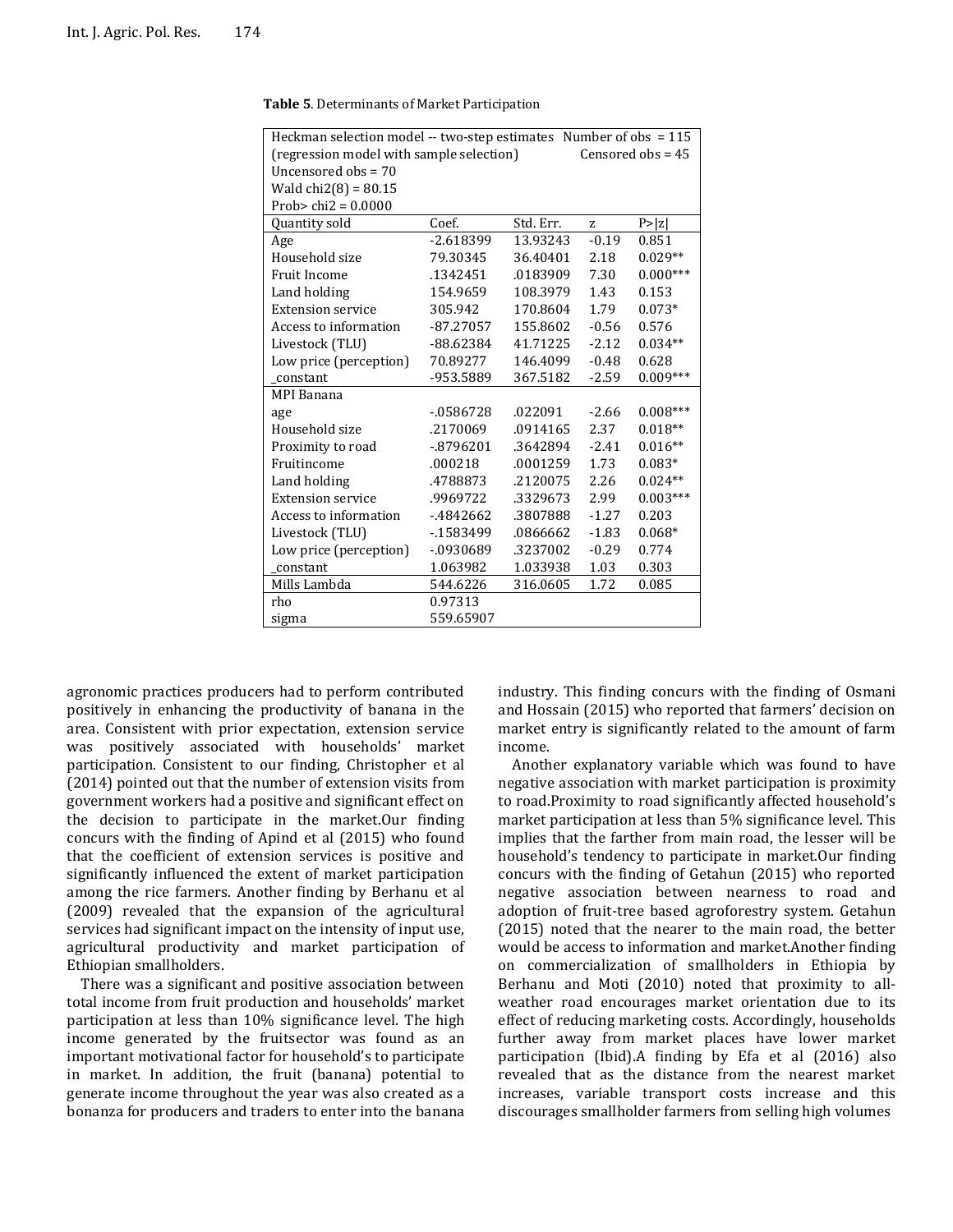of teff. A study conducted in Kenya on factors influencing smallholder farmers' market participation revealed that distance to the market significantly reduces the percentage of sales volume for milk (Omiti et al*.,* 2009).

Total land holding was significantly associated with households' market participation at less than 5% significance level. Consistent with prior expectation, total land holdingcultivated for banana was positively associated with households' market participation.The more land allotted to banana growing, more quantity would be supplied to the market. Consistent to our finding, Rehima (2006) found expanding the area under crop increased the marketable supply of the crop.

Another variable which was significantly associated with market participation was livestock ownership. Contrary to prior expectation, livestock ownership negatively affected smallholder banana growers' market participation. This might be due to the competitive nature of the two enterprises (the banana fruit and the livestock enterprise) for land. The limited resource available for smallholders in the area created a competitive relationship between banana enterprise and livestock enterprise. Thus, an increase in the production of the livestock enterprise will reduce the crop enterprise (banana). Consistent to our finding, a finding by Moti et al (2009) noted that ownership of livestock negatively affected participation in the crop market because it distracts farmers from alternative sources of income. Another finding by Rehima (2006) revealed that farmers with more TLU tend to specialize in livestock production.

In terms of the factors affecting the quantity of banana supplied in the market, three factors such as household size, income from fruit products and extension service positively and significantly affected the supply of banana to the market. On the contrary, livestock ownership negatively and significantly affected the supply of banana to the market.

# **Inverse Mills Ratio**

The Inverse Mills Ratio (Lambda) or selectivity bias correction factor hassignificantly affected the marketed surplus of banana at less than 10% significance level. This discloses the fact that there is sample selection bias; which implies the existence of some unobserved factors responsible for banana growers' likelihood to participate in market and thereby the level of market participation.The positive sign of lambda shows that there are unobserved factors that are positively affecting both participation decision and marketed surplus of bananajustifying the appropriateness of the Heckman model for identifying the determinants of bananamarket participation and marketed surplus.

The rho is positive; this indicates that unobserved factors are positively correlated with one another. Sigma=559.65907 represents the adjusted standard error

for the level of market participation equation regression; and the correlation coefficient between the unobserved factors that determine decision in to market participation and unobservables that determine participation level is given by rho=0.97313.

# **CONCLUSION AND RECOMMENDATION**

Smallholder commercialization of fruits production is an important part of agricultural transformation to reduce poverty in rural Ethiopia. The result of this study revealed that the contribution of fruits to total household income in the study area accounted for more than 18%. This implies that fruits are the second most important component of household income and livelihood in the study area. However, the contribution of the fruits sector to household income and livelihood is affected by different micro-level factors hindering smallholders' market participation.

Smallholders' market participation for banana was affected by factors like age, household size, extension service, income from fruit products, proximity to road, livestock ownership and land size. Out of the seven explanatory variables significantly affected smallholder commercialization of banana in the area, three of them (age, proximity to road and livestock ownership) negatively associated with market participation and four of them (household size, landholding, income and extension service) were positively associated with smallholder market participation. Since fruits significantly contributed for smallholders' income, production of fruits in the area should be enhanced. In addition, working on tackling the factors affecting market entry and participation of smallholders in fruits marketswill enhance the fruits' sector contribution to rural income and livelihood.

# **Acknowledgment**

We would like to thank Mizan-Tepi University for funding this research. We would also like to express our gratitude to North Bench and South Bench districts for helping us every facility and information which enabled us to conduct our research in the area. Our deepest gratitude also goes to the enumerators in the two districts whom sacrificed their tight schedule to support us in data collection. Finally, we are very grateful to our colleagues and friends who provided us moral support while conducting our research.

# **Conflict of interests**

The authors declare that they have no conflicting interests.

# **REFERENCE**

Apind BO,Lagat JK, Bett HK, Kirui JK (2015). Determinants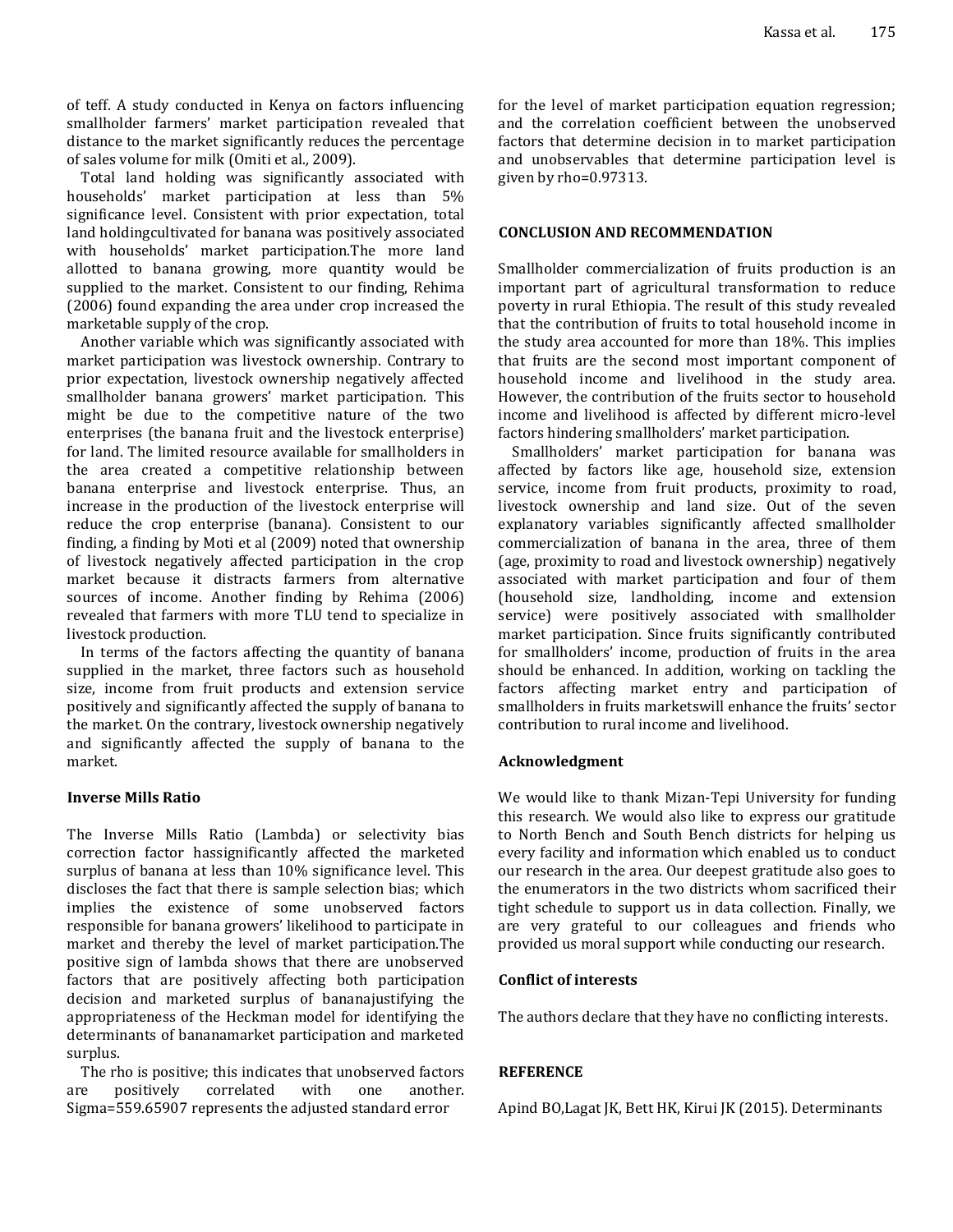of Small-holder Farmers Extent of Market Participation; Case of Rice Marketing in Ahero Irrigation Scheme, Kenya. J. Econ. Sustain. Dev. Vol.6, No.2,

- Barrett BC (2007). Smallholder Market Participation: Concepts and Evidence from Eastern and Southern Africa. Prepared for FAO Workshop on Staple Food Trade and Market Policy Options for Promoting Development in Eastern and Southern Africa, Rome, March 1-2, 2007. J. Food Pol., 33:299-317.
- Berhanu G, Moti J (2010). Commercialization of smallholders: Does market orientation translate into market participation? Improving Productivity and Market Success (IPMS) of Ethiopian farmers project Working Paper 22. Nairobi, Kenya, ILRI.
- Berhanu G, Moti J, Hoekstra D (2009). Smallholders, institutional services and commercial transformation in Ethiopia. Agricultural Economics 40(S):773–787.
- Bernard T, Eleni G, Alemayehu ST (2007). Smallholder's Commercialization through Cooperatives: A Diagnostic for Ethiopia. IFPRI Discussion Paper No. 00722, Oct. 2007.
- Chamberlin J JayneTS (2011). Unpacking the Meaning of "Market Access." Staff Paper 2011-10.
- Christopher S, Johnny M, Enid K, Apolo K, Harriet K (2014). Smallholder Farmers' Decision and Level of Participation in the Potato Market in Uganda. ModernEconomy, 5:895- 906.
- CSA (Central Statistical Agency of Ethiopia) (2014). Agricultural Sample Survey. Report on Area and Production of Major Crops. Volume I, VII and VIII. Statistical Bulletin 578. Addis Ababa, Ethiopia.
- Daniel S (1999). Banana in the southern region of Ethiopia (SRE). pp. 119-128. *In*: Picq C, Fouré E and Frison EA (eds.).Bananas and Food Security, 10-14 November 1998. INIBAP, Montpellier, France.
- Efa GT, Degye G, Tinsae D, Tadesse K (2016). Determinants of market participation and intensity of marketed surplus of teff producers in Bacho and Dawo districts of Oromia State, Ethiopia. J. Agric. Econ. Dev. Vol. 5(2):020- 032.
- Ethiopian Economic Association (EEA) (2006). Evaluation of the Ethiopian agricultural extension with particular emphasis on the Participatory Demonstration and **Training**

Extension System (PADETES). Research Report, Ethiopia n Economic

- Association/ Ethiopian Economic Policy Research Institute, Addis Ababa, Ethiopia.
- Fischer and Qaim(2012). Linking Smallholders to Markets: Determinants and Impactsof Farmer Collective Action in Kenya. World Development 40 (6): 1255–1268,
- Food and Agriculture Organization Agro-Stat Database (2004). Food and Agriculture Organization of the United Nations.Production year book. FAO Rome.
- Frison EA, Escalant JV, Sharrock S (2004). The global Musa genomic consortium: A boost for banana improvement.

In: Jain SM and Swennen R(Eds.).Banana Improvement: Cellular, Molecular Biology, and Induced Mutations. 24- 28 September 2001. Leuven, Belgium.

- Getahun K (2015). "Profitability Analysis and Determinants of Fruit Tree Based Agroforestry System in Wondo District, Ethiopia." African J. Agric. Res. Acad. J. 10 (11):1273-1280,
- Govereh J, Jayne TS, Nyoro J (1999). Smallholder commercialization, interlinked markets and food crop productivity: Cross-country evidence in eastern and southern **Africa**.

http://www.aec.msu.edu/fs2/ag\_transformation/a tw\_govereh.

- Gyau A, Mbugua M, OduolJ (2016). Determinants of participation and intensity of participation in collectiveaction: evidence from smallholder avocado farmers in Kenya. Journal on Chain and Network Science 16(2): 147-156.
- Heckman J (1979). Sample selection bias as a specification error. *Econometrica*, vol: 153-161.
- IFAD (2010). Rural poverty report. International Fund for Agricultural Development. Rome, Italy: IFAD.
- IFAD (2011). A framework for Linking Small Farmers to Markets. Paper presented at the IFAD Conference on New Directions for Smallholder Agriculture, 24-25 January, Inayatullah J (2012). Participation in Farm Markets in RuralNorthwest Pakistan: A Regression Analysis. Pak. J. Commer. Soc. Sci.,Vol. 6 (2):348-356.
- Jason P, Matthew L, Ann W, Gabriel H, Maxine C, Vivek V (2014). The State of Sustainability Initiatives Review 2014: Standards and the Green Economy. International Institute for Sustainable Development (IISD) and the International Institute for Environment and Development (IIED).
- Molla MA (2017). Banana as a Cash Crop and Its Food Security and Socioeconomic Contribution: The Case of Southern Ethiopia, Arba Minch. J. Environ. Protection, 8:319-329.
- MotiJ, BerhanuG, Hoekstra D (2009). Smallholder commercialization: Processes, determinants and impact. Discussion Paper No. 18. Improving Productivity and Market Success (IPMS) of Ethiopian Farmers Project, ILRI (International Livestock Research Institute), Nairobi, Kenya. 55 pp
- Njeri and Kim (2016). Review of Smallholder Market Participation in Kenya: Barriers and Determinants. Afri. J. Sci. and Res., (5)3:50-56.
- Nuri L, Jema H, Endrias G, Lemma Z (2016). Determinants of status and extent of Market Participation among kocho Producers in Hadiya Zone, Southern Ethiopia. Int. J. Agric. Res. Rev.:4(2):476-485,
- Omiti JM,Otieno DJ, Nyanamba TO, Mccullough E (2009). Factors influencing the intensity of market participation by smallholder farmers: A case study of rural and periurban areas of Kenya. Afjare Vol 3, No 1, March,
- Osmani AG, Hossain E (2015). Market Participation